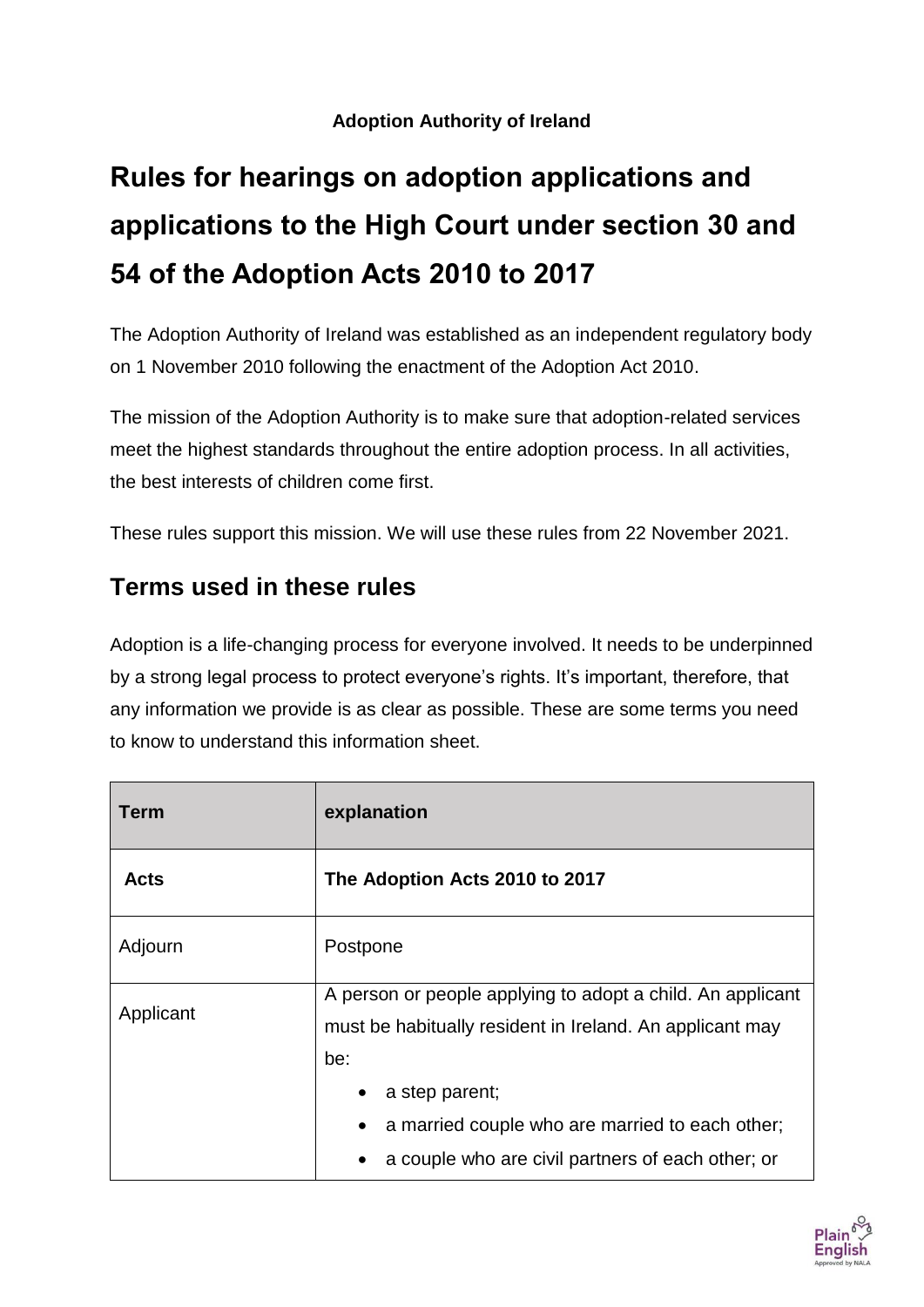| Term                                                               | explanation                                                                                                                                                                                                                                                                                                                                                                                                                                                                     |
|--------------------------------------------------------------------|---------------------------------------------------------------------------------------------------------------------------------------------------------------------------------------------------------------------------------------------------------------------------------------------------------------------------------------------------------------------------------------------------------------------------------------------------------------------------------|
|                                                                    | a co-habiting couple, which means they live<br>٠<br>together but are not married or civil partners.<br>In certain circumstances, a single person.                                                                                                                                                                                                                                                                                                                               |
| Application                                                        | An application for an adoption order                                                                                                                                                                                                                                                                                                                                                                                                                                            |
| Authority                                                          | The Adoption Authority of Ireland acting through its Board                                                                                                                                                                                                                                                                                                                                                                                                                      |
| Child                                                              | Any person who is under 18                                                                                                                                                                                                                                                                                                                                                                                                                                                      |
| Declaration<br>or<br>Declaration of<br>eligibility and suitability | Legal permission granted to applicants by the Adoption<br>Authority of Ireland to adopt in Ireland (domestic adoption)<br>or abroad (intercountry adoption).<br>The declaration of eligibility and suitability is a signed and<br>sealed one-page document valid for two years with the<br>possibility of a one-year extension. It also includes a<br>recommendation of the child or children to be adopted. It<br>is also known as a Section 40 from the Adoption Act<br>2010. |
| Guardian                                                           | An adult who has legal rights and duties in relation to a<br>child                                                                                                                                                                                                                                                                                                                                                                                                              |
| Hearing                                                            | A formal meeting with people and organisations who have<br>the right to give evidence and their opinion on an<br>application for an adoption order                                                                                                                                                                                                                                                                                                                              |
| Non-adversarial                                                    | Seeking information in a way not designed to unsettle or<br>cause conflict                                                                                                                                                                                                                                                                                                                                                                                                      |

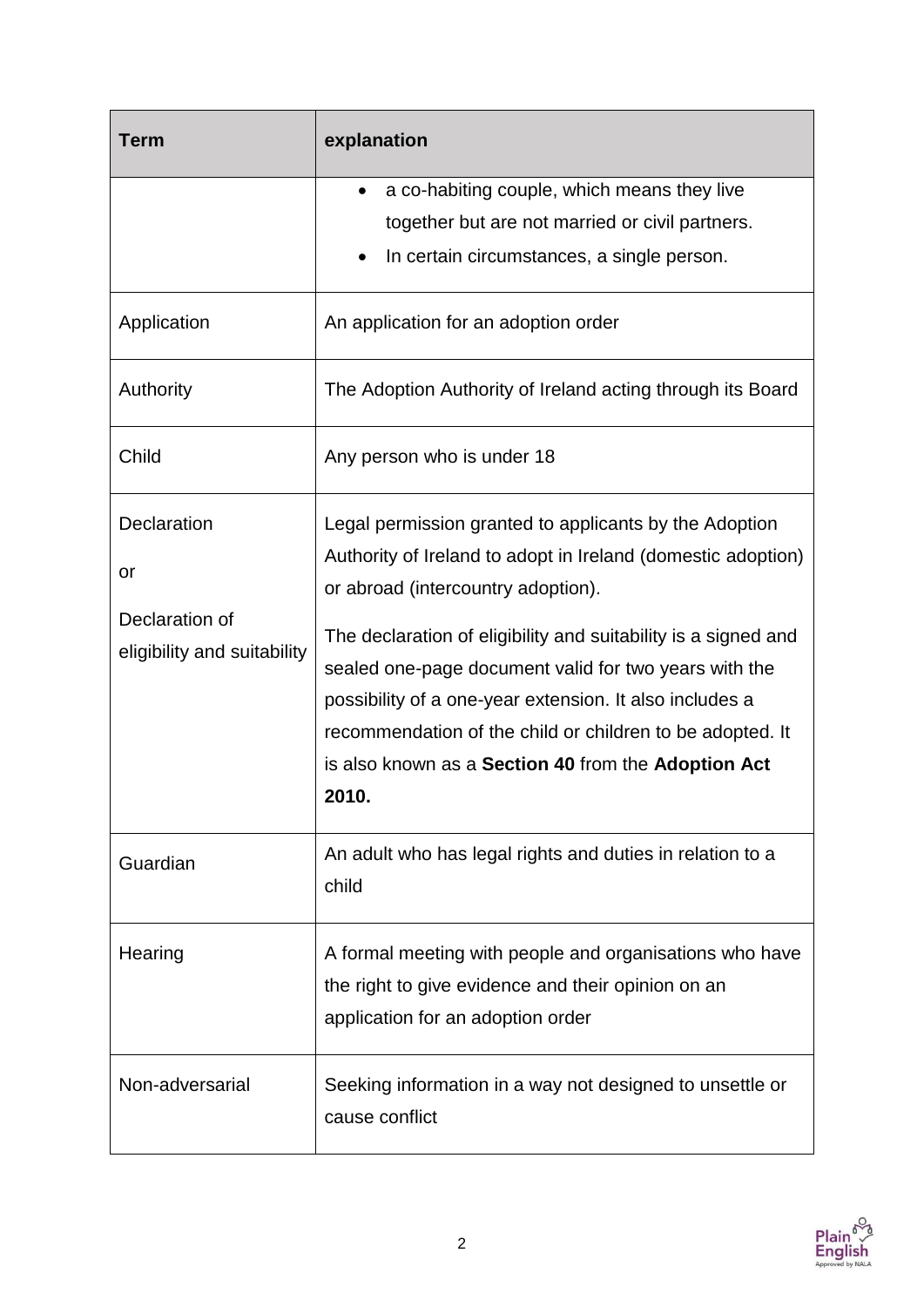| <b>Term</b>           | explanation                                                                                                                                                                                                                                                                                                                                                                             |
|-----------------------|-----------------------------------------------------------------------------------------------------------------------------------------------------------------------------------------------------------------------------------------------------------------------------------------------------------------------------------------------------------------------------------------|
| Required consent      | Consent is permission or agreement. In adoption matters,<br>it is a necessary approval given in writing by birth parents<br>or guardians on an official consent form.                                                                                                                                                                                                                   |
| Relevant non-guardian | Relevant non-guardians include:<br>a father of a child who is not a guardian of the child;<br>a person who has been appointed the guardian of a<br>child but who has not been granted certain rights of<br>guardianship;<br>a person appointed by the court to be a temporary<br>guardian of a child; and<br>a parent of a donor-conceived child who is not a<br>guardian of the child. |
| Tusla                 | The Child and Family Agency.<br>In the Acts, Tusla is always called the Child and Family<br>Agency.                                                                                                                                                                                                                                                                                     |

These rules are set out in the Acts. They are not a legal interpretation of the Acts.

Throughout the adoption process, the Adoption Authority is permitted by law to request information in writing and documentation from any relevant person or organisation. When it makes a request, the Adoption Authority must clearly say what information or documentation is required and what it will be used for.

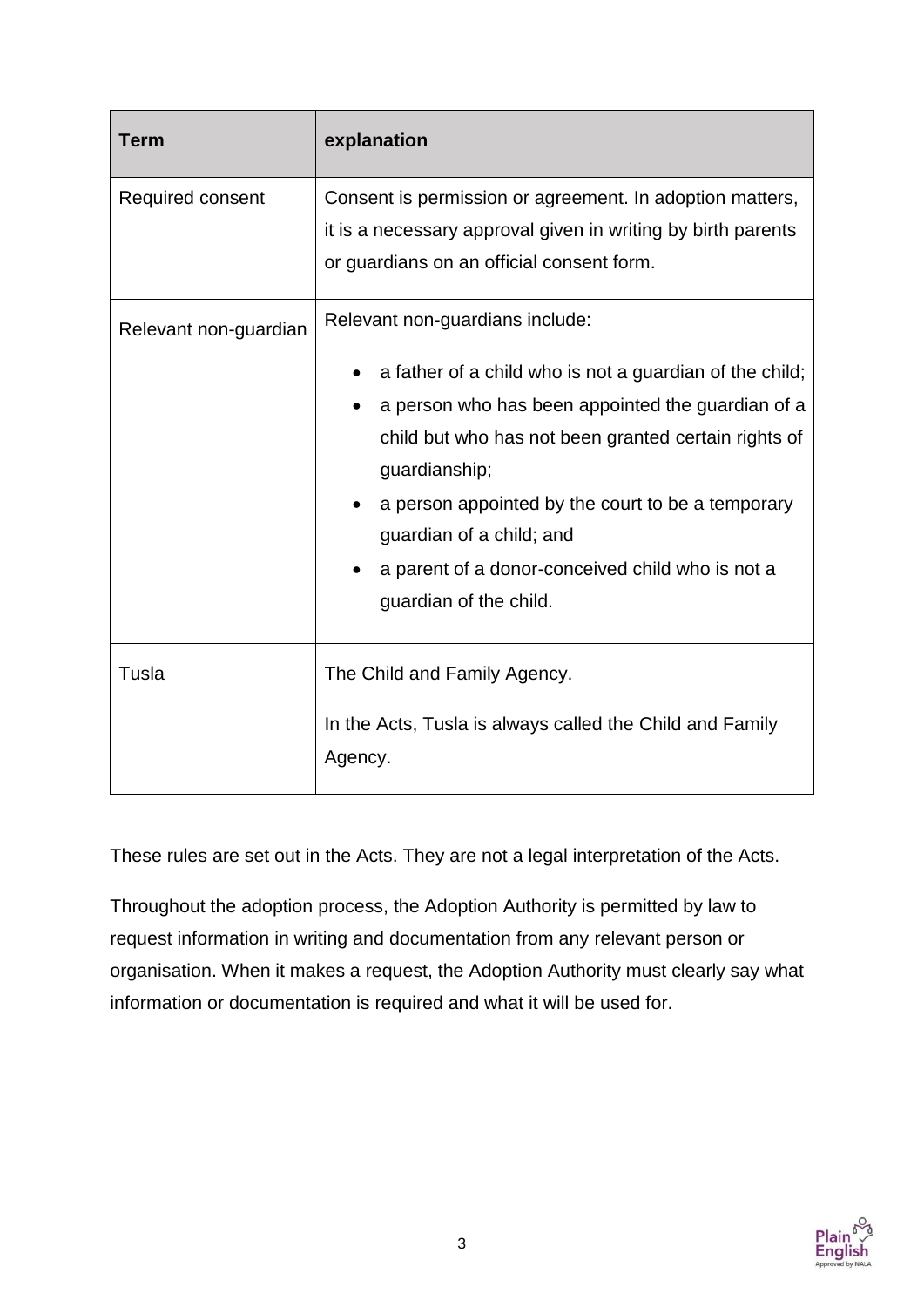The remainder of this document is divided into seven parts:

- 1. Holding a hearing
- 2. Consulting relevant non-guardians
- 3. Notifying a person whose consent is needed
- 4. Making an adoption order when High Court Authorisation is not required
- 5. The Authority shall not make an Adoption Order unless the Applicant (or Applicants) is an eligible Applicant under the Act.
- 6. Making an adoption order when required consent is not available
- 7. Completing an adoption order and considering change in relevant circumstances

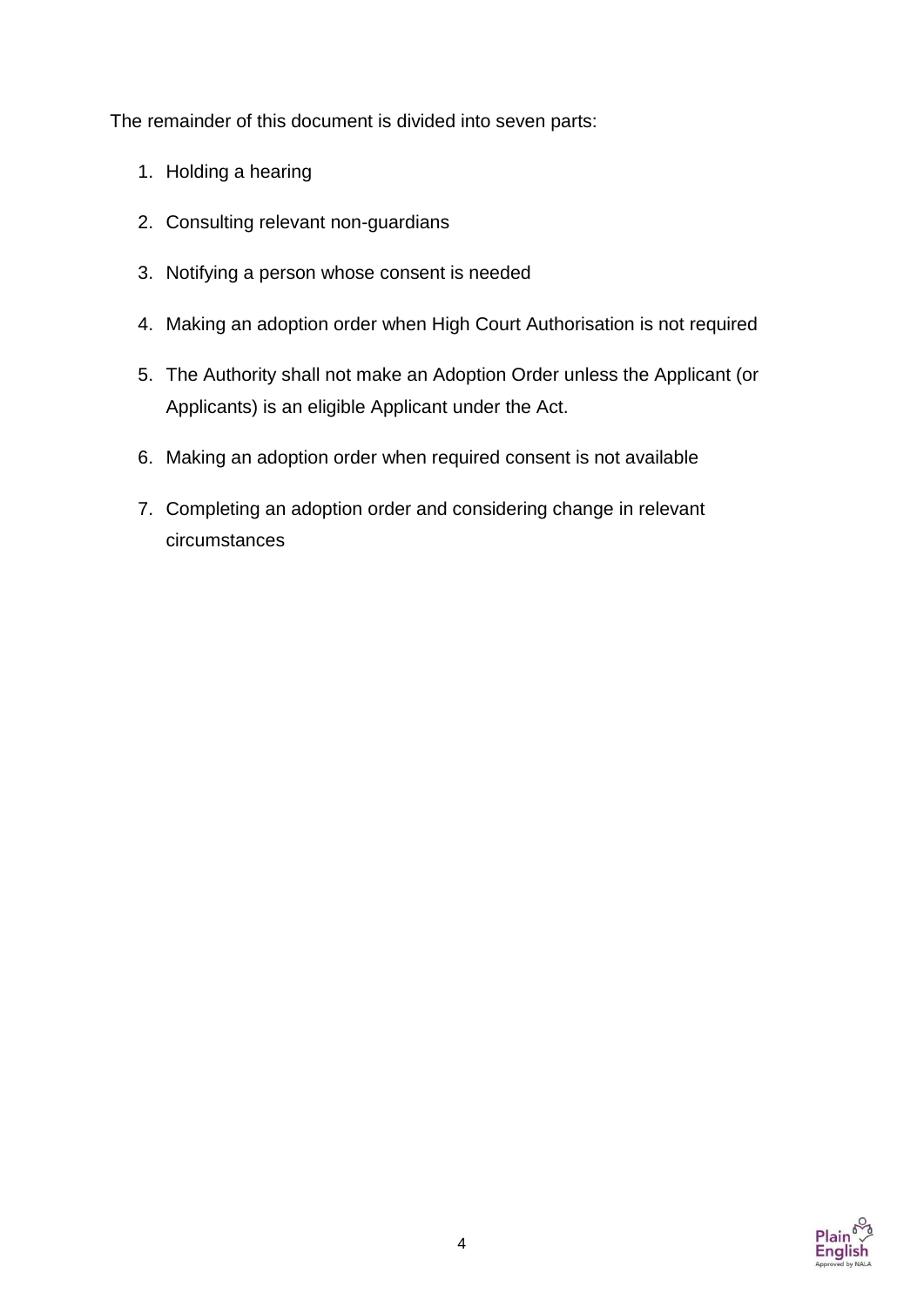## **1. Holding a hearing**

#### **Before the hearing**

The Adoption Authority will:

- review the application for an adoption order by the applicants; and
- consider if any more documents are needed from people entitled to be heard to help complete the review of the application. If there are, the Adoption Authority may tell these to give the Adoption Authority the documents by a specific date.

The Adoption Authority will:

- schedule one or more hearings to hear from all people entitled to be heard:
- hear evidence from any person that the Adoption Authority decides to hear; and
- write by registered post to all people who are entitled to be heard.

The letter about the hearing must include this information.

- The date, time and location of the hearing, which must be at least 21 days after the date of the letter
- The matter to be discussed
- Confirmation that the applicant:
	- o has a right to be heard; and
	- o may bring a legal representative or other representative that they pay for themselves
- That the applicant may submit documents, including written submissions, at least 14 days before the hearing and that:

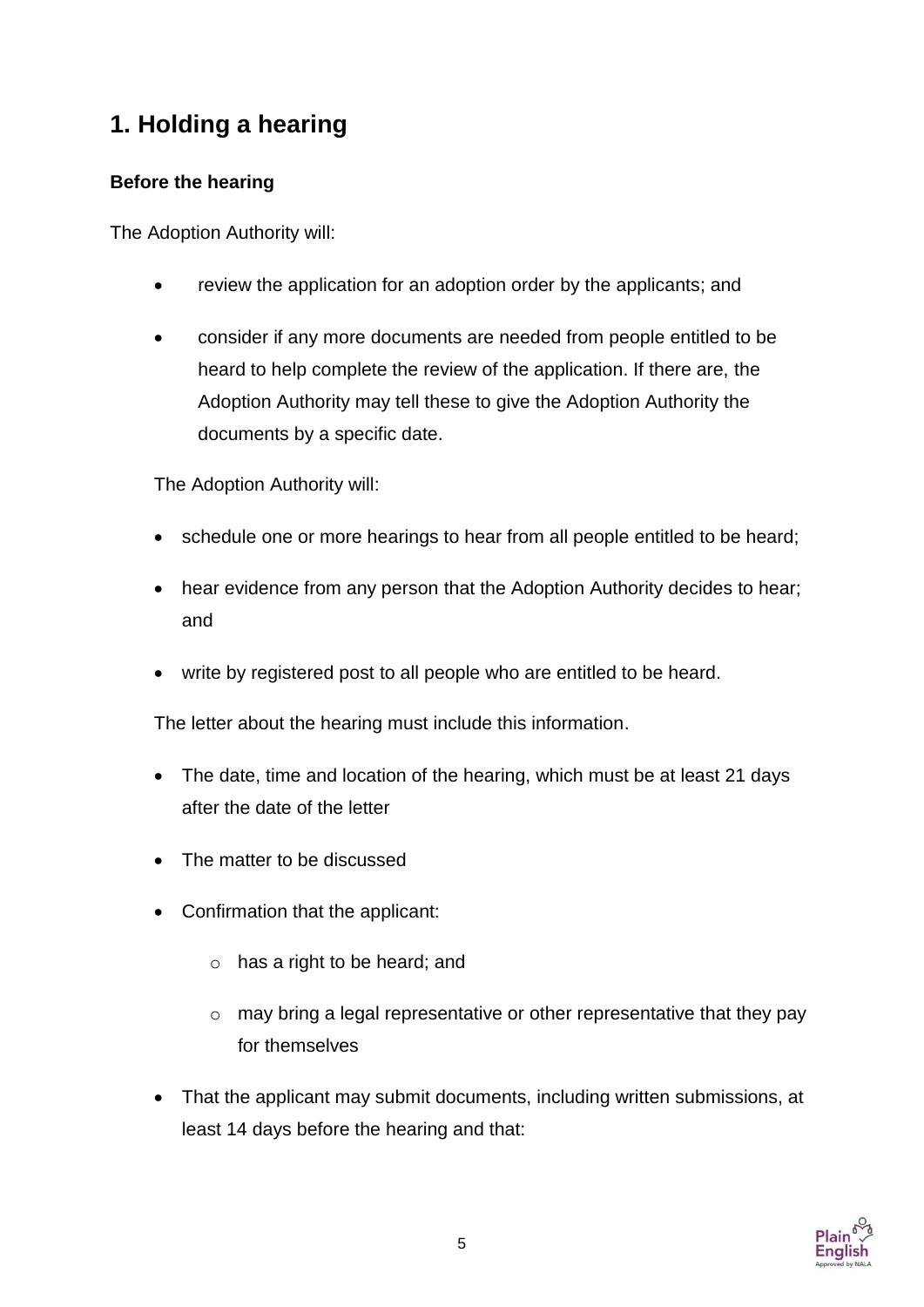- o any documents that an applicant submits may be given to other people or organisations if the documents are relevant to their participation in the hearing; and
- $\circ$  the applicant is responsible for removing any personal or sensitive information from documents

Before scheduling a hearing, the Adoption Authority will consider whether it is appropriate to hold the hearing in private. It will also consider any request for a private hearing from a person who is entitled to be heard and applicable interested parties.

#### **At the hearing**

At the hearing, the Adoption Authority will hear all evidence that is relevant to the application from the applicants and appropriate representatives of Tusla.

When it decides on an application, the Adoption Authority always places the best interests of the child first. The Adoption Authority will consider everything that is relevant to the child, including:

- $\bullet$  the child's age and maturity;
- the physical, psychological and emotional needs of the child;
- the likely effect of adoption on the child;
- the child's views on his or her proposed adoption;
- the child's social, intellectual and educational needs;
- $\bullet$  the child's upbringing and care;
- the child's relationship with his or her parent, guardian or relative as the case may be; and
- any other circumstances affecting your child.

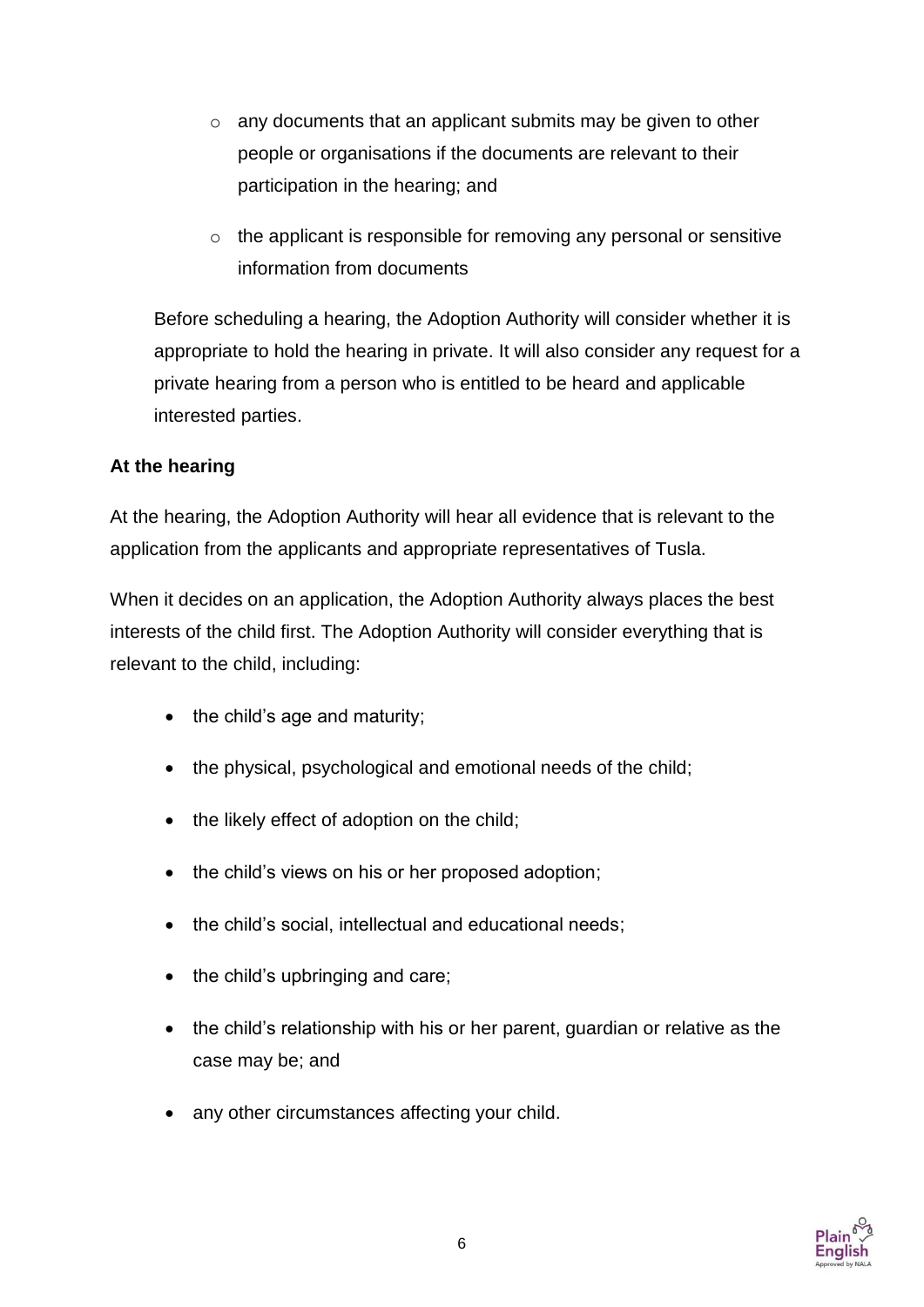#### **Notifying witnesses**

The Adoption Authority may:

- summon witnesses to attend a hearing;
- examine witnesses on oath; and
- require witnesses to produce any relevant documents that they might have.

A person or organisation who is summoned as a witness has legal obligations under the Acts. A summoned witness must:

- $\bullet$  attend the hearing;
- produce any documents they have been asked for;
- take an oath; and
- make truthful statements.

Making false or misleading statements is an offence under the Acts. If someone is summoned to an oral hearing and does not attend, they are also making an offence under the Acts. This could result in a fine, imprisonment or both.

#### **Conducting the hearing**

The secretariat of the Adoption Authority Board will make sure that the Board of the Adoption Authority get all documents and submissions that are relevant to the hearing before the hearing.

If one of the people or organisations that should attend the hearing are not there at the appointed time, the Authority will:

- take reasonable steps to confirm that a notice of the hearing was sent by registered post; and
- attempt to contact the absent person or organisation if possible.

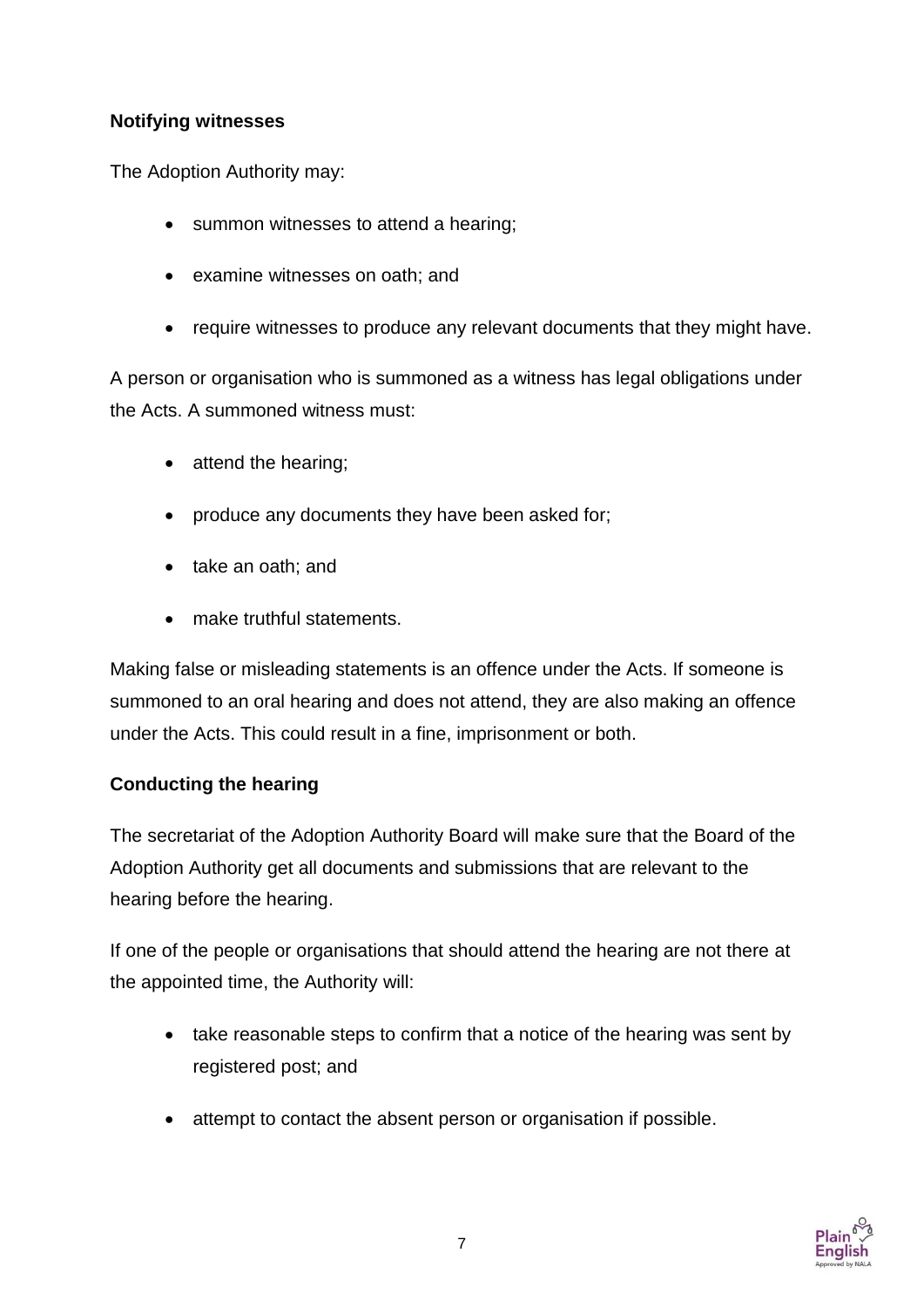After doing this, the Authority can decide whether or not it is appropriate to continue with the hearing without the person or organisation. If it is not, the Authority will postpone (adjourn) the hearing to a later date. When the Authority selects a new date, it will consider all of the circumstances of the application so it can select the most appropriate date.

A stenographer may be at a hearing to make a written record of the hearing.

At the hearing, the Authority will not accept additional written or oral submissions **unless** they meet these two conditions.

- The submission supports natural justice, which is the requirement to be fair and just, **and**
- including the submission does not prejudice any part of the hearing. Prejudice is harm or injury that may result from an action.

The Authority may:

- ask any person or organisation attending the hearing any questions it thinks appropriate to clarify any points; **and**
- request to be given any other documents that it thinks are necessary to help make a decision.

Hearings are non-adversarial (non-confrontational). This means that the Authority will try to avoid cross-examining anyone attending a hearing. If cross-examination is required, the Authority and all other participants will observe the requirement to cross-examine in a non-adversarial way.

#### **Adjourning a hearing**

The Authority may postpone – adjourn – a hearing even if the hearing has started. It can do this to get more information or consider issues that come up during the hearing.

In general, people and organisations taking part in the hearing cannot ask for the hearing to be postponed.

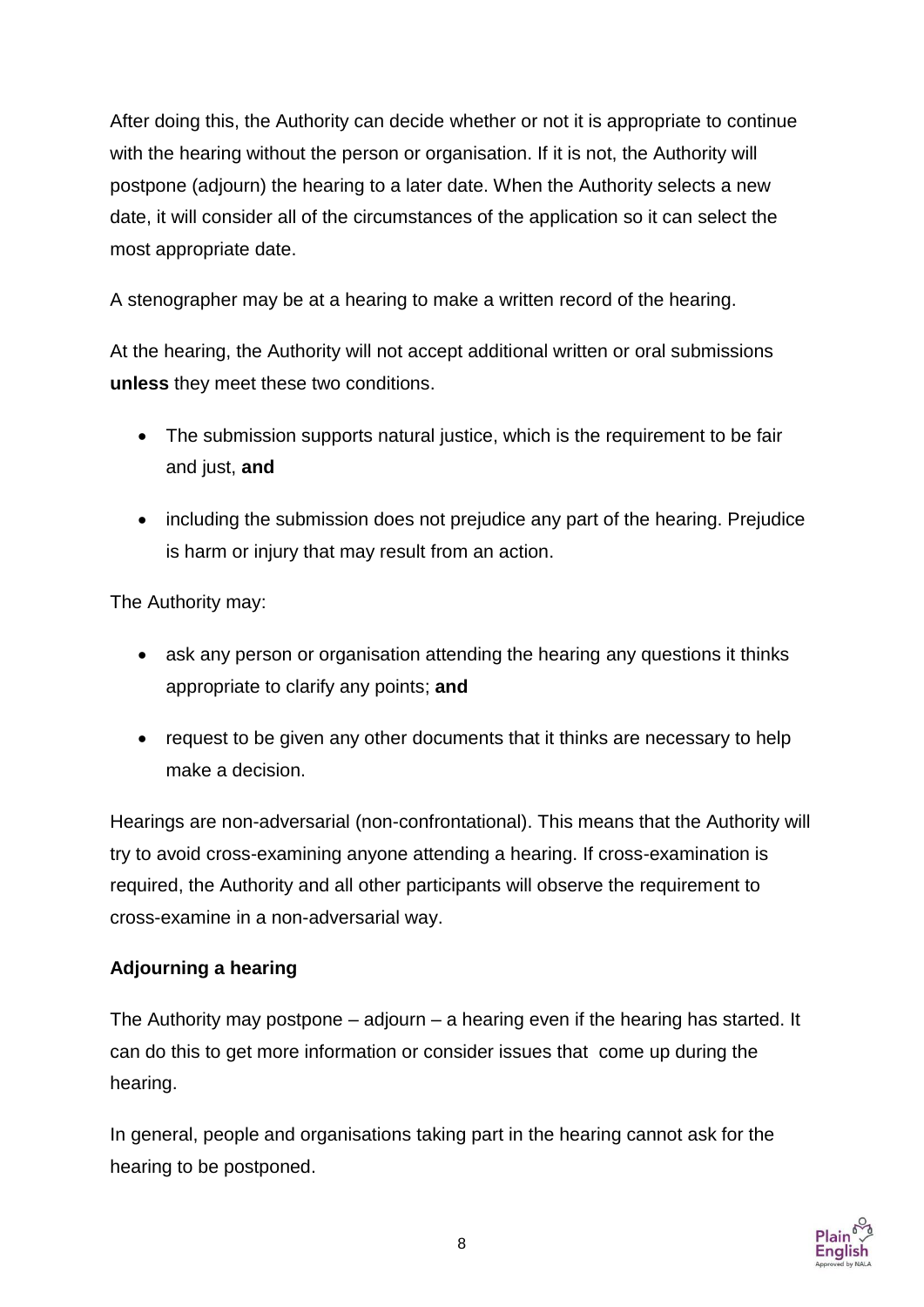If a person or organisation gives an exceptional reason for postponing the hearing and doing so is in line with natural justice, the Authority will consider a request to postpone the hearing.

## **2. Consulting relevant non-guardians**

Any relevant non-guardian of a child may write to the Adoption Authority to say they want to be consulted about an application for an adoption order by the mother, stepparent or relative of the child. The relevant non-guardian must fill out Form F3. Before an accredited body can proceed with an adoption assessment, they must submit a Form F4 to the Adoption Authority to request a copy of any Form F3 received by the Adoption Authority from a relevant non-guardian.

The Adoption Authority may not have received any request from a relevant nonguardian when the accredited body submits Form F4. If the Authority receives a request from a relevant non-guardian any time after receiving Form F4, the Adoption Authority will give the accredited body a copy of it as soon as possible.

The Authority must take steps to ensure that every relevant non-guardian of the child is consulted about the proposed adoption **unless** the Authority is satisfied that:

- this is not possible because the identity of the father is unknown and the mother or guardian of the child will not or is unable to reveal the identity of the father; **or**
- this would be inappropriate because of the relationship between the relevant non-guardian and the mother of the child, or because of the way the child was conceived.

In these cases the Authority will apply to the High Court for approval to proceed with the adoption without consulting with the father.

When the Adoption Authority has selected a date for a hearing about a proposed adoption, the Adoption Authority must write by registered post to the relevant nonguardian. The letter must include this information.

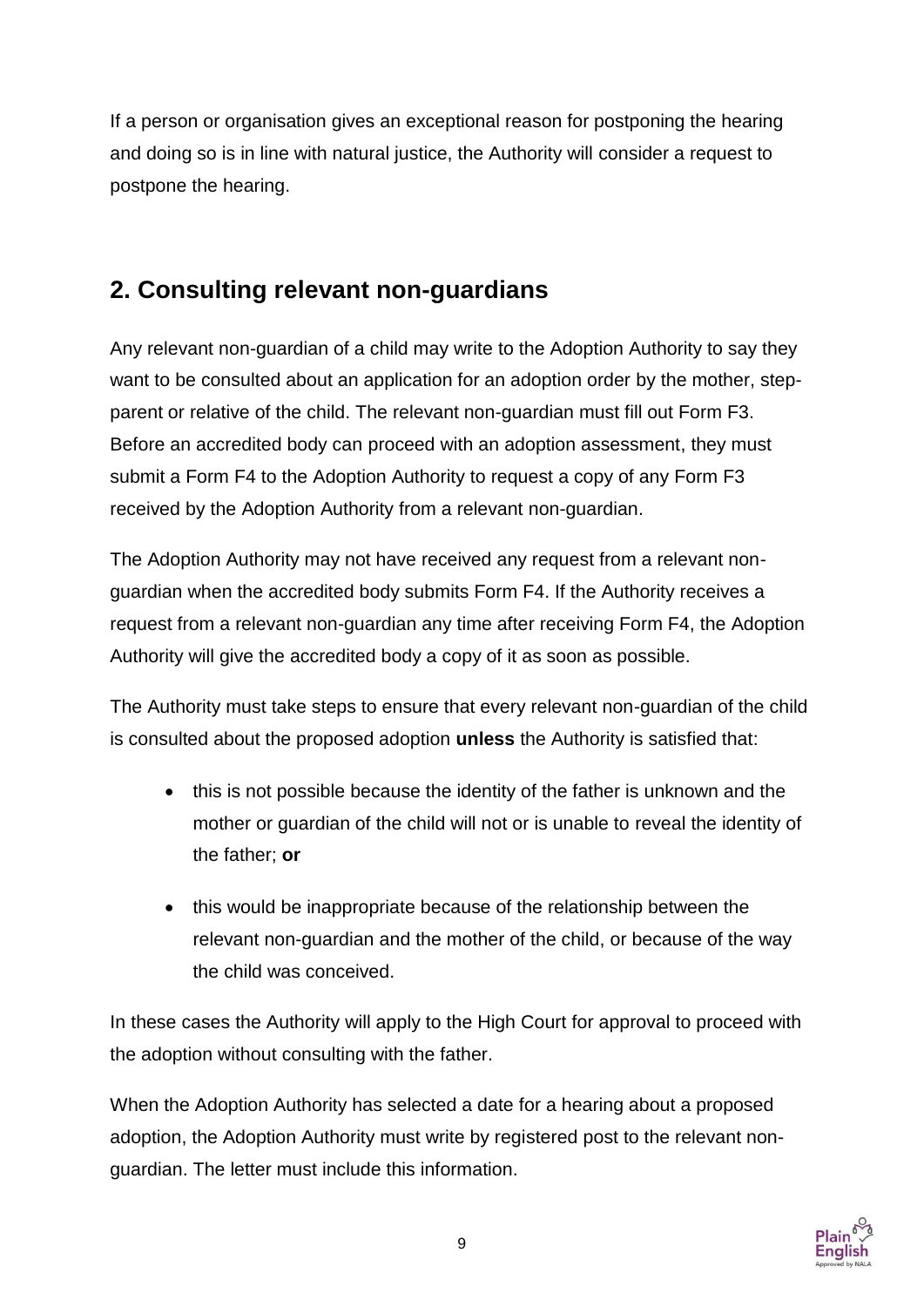- The date, time and location of the hearing, which must be at least 21 days after the date of the letter
- The matter to be discussed
- Confirmation that:
	- o the relevant non-guardian has a right to be heard; and
	- o they may bring a legal representative or other representation that they pay for themselves
- That the relevant non-guardian may submit documents, including written submissions, at least 14 days before the hearing and that:
	- o any documents that a relevant non-guardian submits may be given to other people or organisations if the documents are relevant to their participation in the hearing; and
	- o the relevant non-guardian is responsible for removing any personal or sensitive information from documents
- That the relevant non-guardian may consent in writing to the adoption and that they can change their mind and withdraw the consent at any time before the adoption order is made.

If an address for the relevant non-guardian is not available or the registered letter is not successfully delivered, the Adoption Authority will make reasonable attempts to locate the relevant non-guardian and make sure they receive the notice of the hearing.

If the relevant non-guardian has not contacted the Adoption Authority within the time provided or states they want to attend the hearing but does not attend the hearing, the Authority may proceed with the application for the adoption order without recourse to the High Court provided;

> • it is satisfied that the relevant non-guardian was correctly notified;

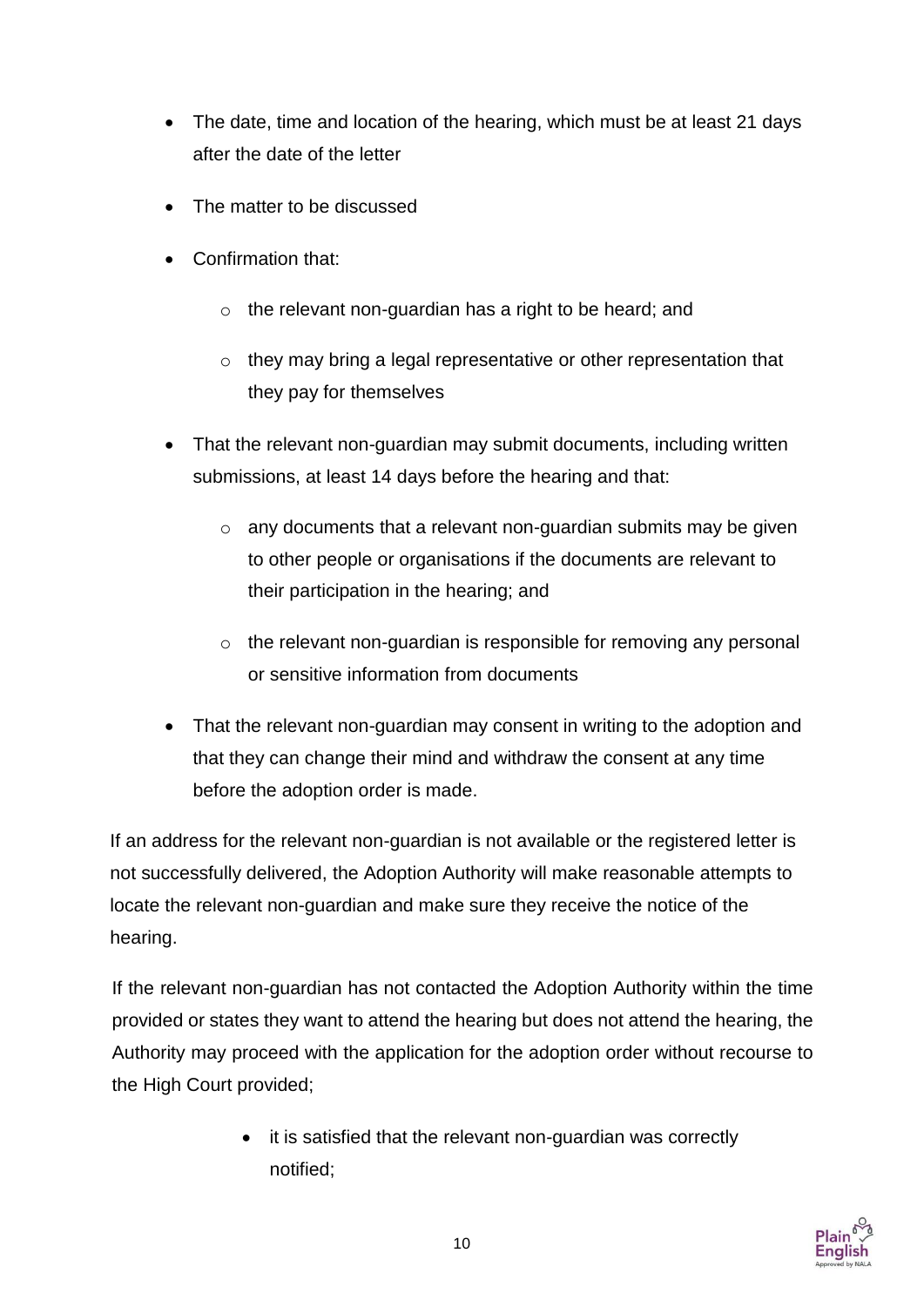- having made all reasonable efforts to consult the relevant nonguardian to ascertain their position regarding the adoption, it is unable to do so;
- the making of the order is in the best interests of the child.

The Adoption Authority may schedule an additional hearing to accommodate the relevant non-guardian. The Adoption Authority must send registered letters about this hearing in line with the rules in this section.

### **3. Notifying a person whose consent is required**

When the Adoption Authority has selected a date for a hearing about a proposed adoption, the Adoption Authority must write by registered post to any person whose consent is required.

The letter must include this information.

- The date, time and location of the hearing, which must be at least 21 days after the date of the letter
- The matter to be discussed
- Confirmation that:
	- $\circ$  the person who consent is required has a right to be heard; and
	- $\circ$  the person may bring a legal representative or other representation that they pay for themselves
- That the person whose consent is required may submit documents, including written submissions, at least 14 days before the hearing and that:
	- o any documents that a person whose consent is required submits may be given to other people or organisations if the documents are relevant to their participation in the hearing; and

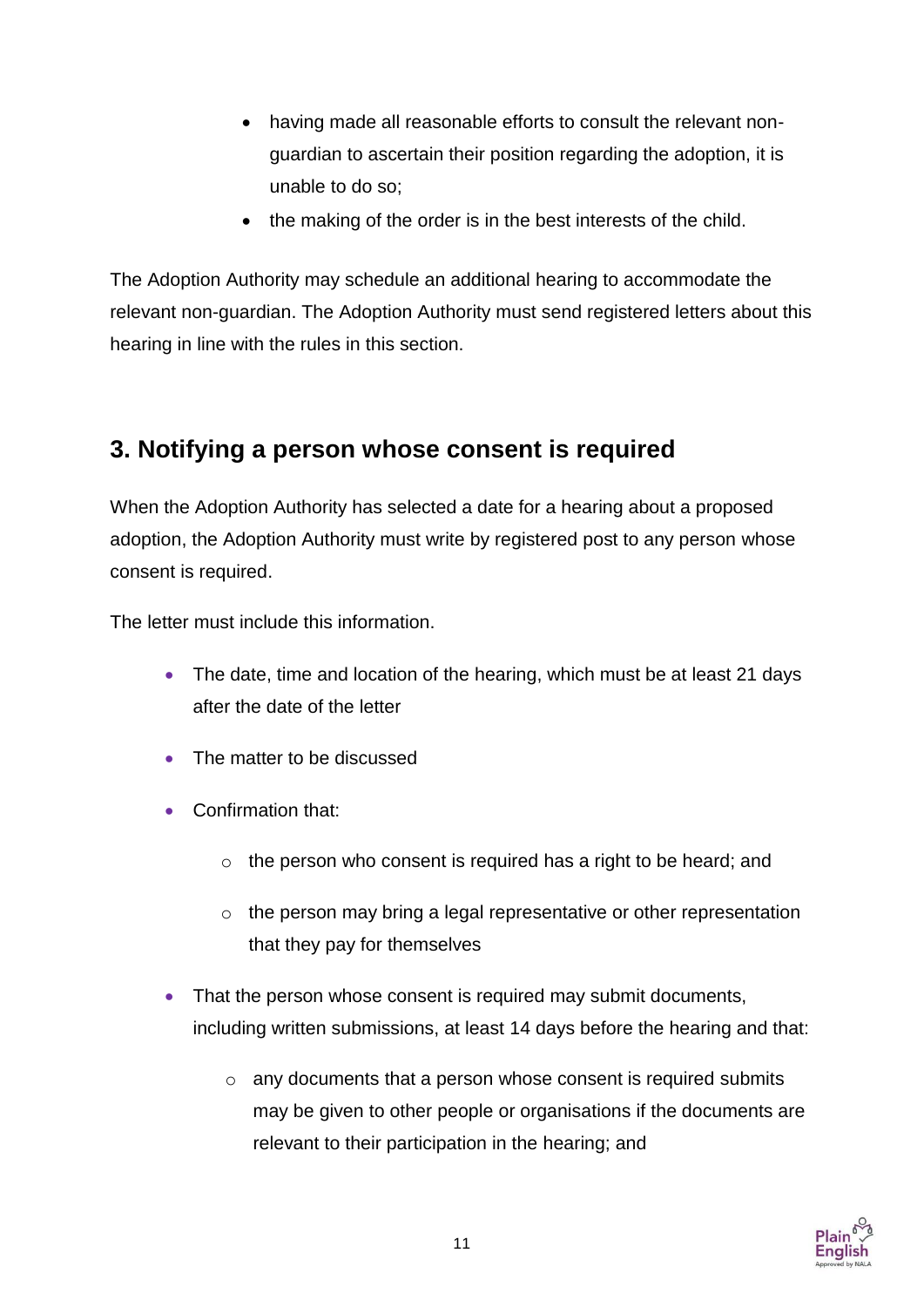- o the person whose consent is required is responsible for removing any personal or sensitive information from documents
- That the person whose consent is required may consent in writing to the adoption and that they can change their mind and withdraw the consent at any time before the adoption order is made

## **4. Making an adoption order when High Court authorisation is not required**

If all required consents are on record and all people and organisations who are required to be heard have been consulted, the Authority may proceed to make an adoption order if:

- it is satisfied that it has heard all the necessary evidence and considered all the required documents; **and**
- it is appropriate to make the adoption order.

### **5. The Authority shall not make an Adoption Order unless the Applicant (or Applicants) is an eligible Applicant under the Act**.

An applicant may have been approved as eligible but become ineligible if there is a significant change in their circumstances. For example, they may now be divorced or their partner may have died.

## **6. Making an adoption order when required consent is not available**

If a person whose consent is required does not respond to the Adoption Authority or if the person responds and refuses to give consent, then the Adoption Authority will

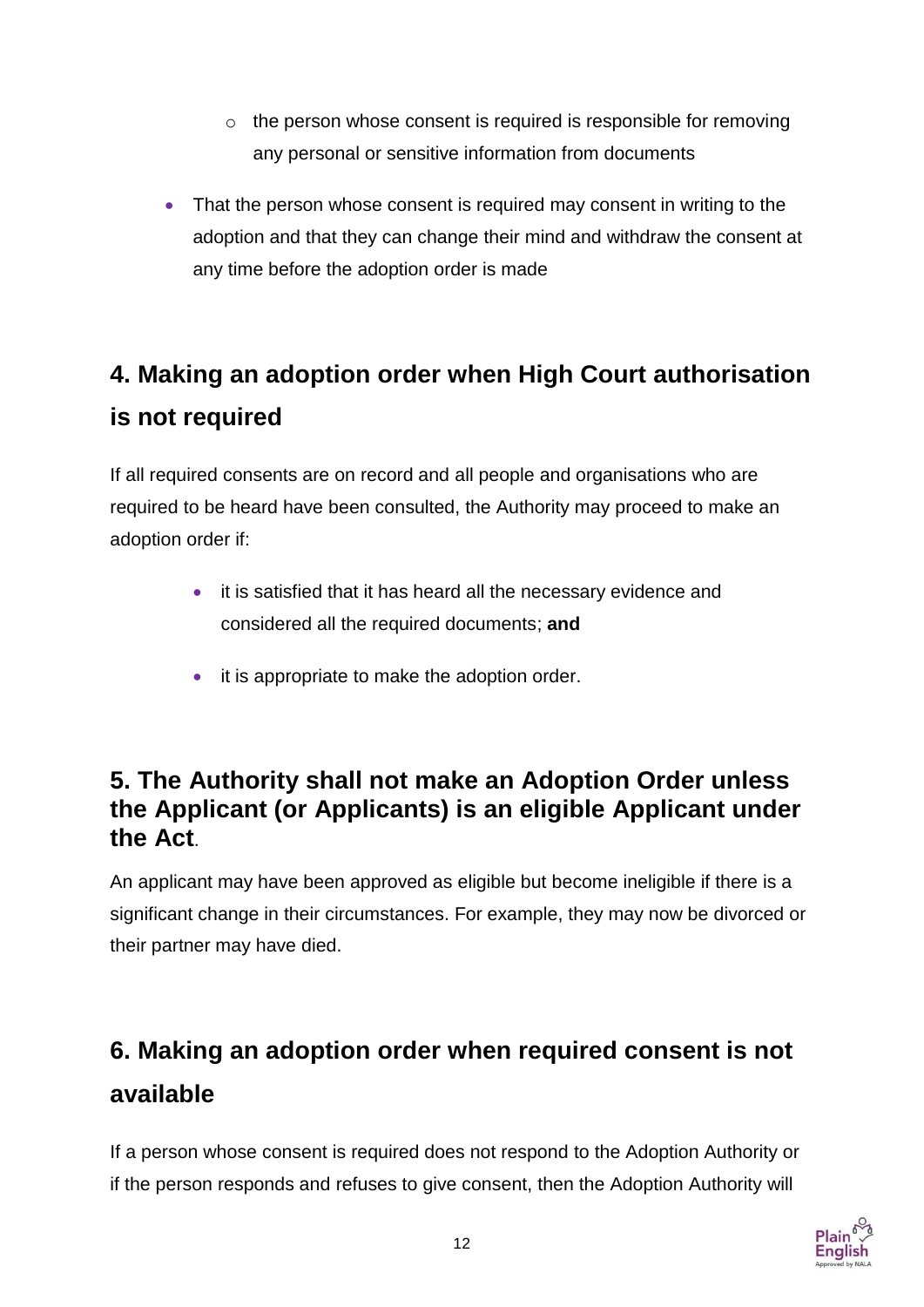proceed with the application, scheduling and conducting any hearings as may be required, as specified above.

The Adoption Authority will hear from:

- Tusla:
- any person who wishes to be heard, and
- if possible, any person whose consent is required and has not given such consent.

The Adoption Authority will make sure that all evidence that is necessary to proceed with the adoption is in order except for the required consent.

The Adoption Authority will issue a declaration of eligibility and suitability confirming that the applicants are suitable and eligible to adopt and send a copy of this declaration to the applicants.

The Adoption Authority will:

- issue a certificate, called a Section 53 Declaration, stating that it will make the adoption order if the High Court authorises it to; and
- send a copy of the Section 53 Declaration to the appropriate contact in Tusla.

The Adoption Authority will postpone – adjourn – the adoption proceedings until Tusla or the applicants have applied to the High Court and those court proceedings have finished.

The Authority will wait for the service of proceedings (formal notice of a court hearing) by, or on behalf of, Tusla or the Applicants, filed under Section 54(2).

A representative of the Authority will then arrange to attend before the High Court on whatever days are necessary and present formal copies of the Declaration of Eligibility and Suitability and the Section 53 Declaration and other document(s) that are required by the High Court, and to answer any questions the judge might have. Representatives of Tusla and/or the applicants will also attend the court.

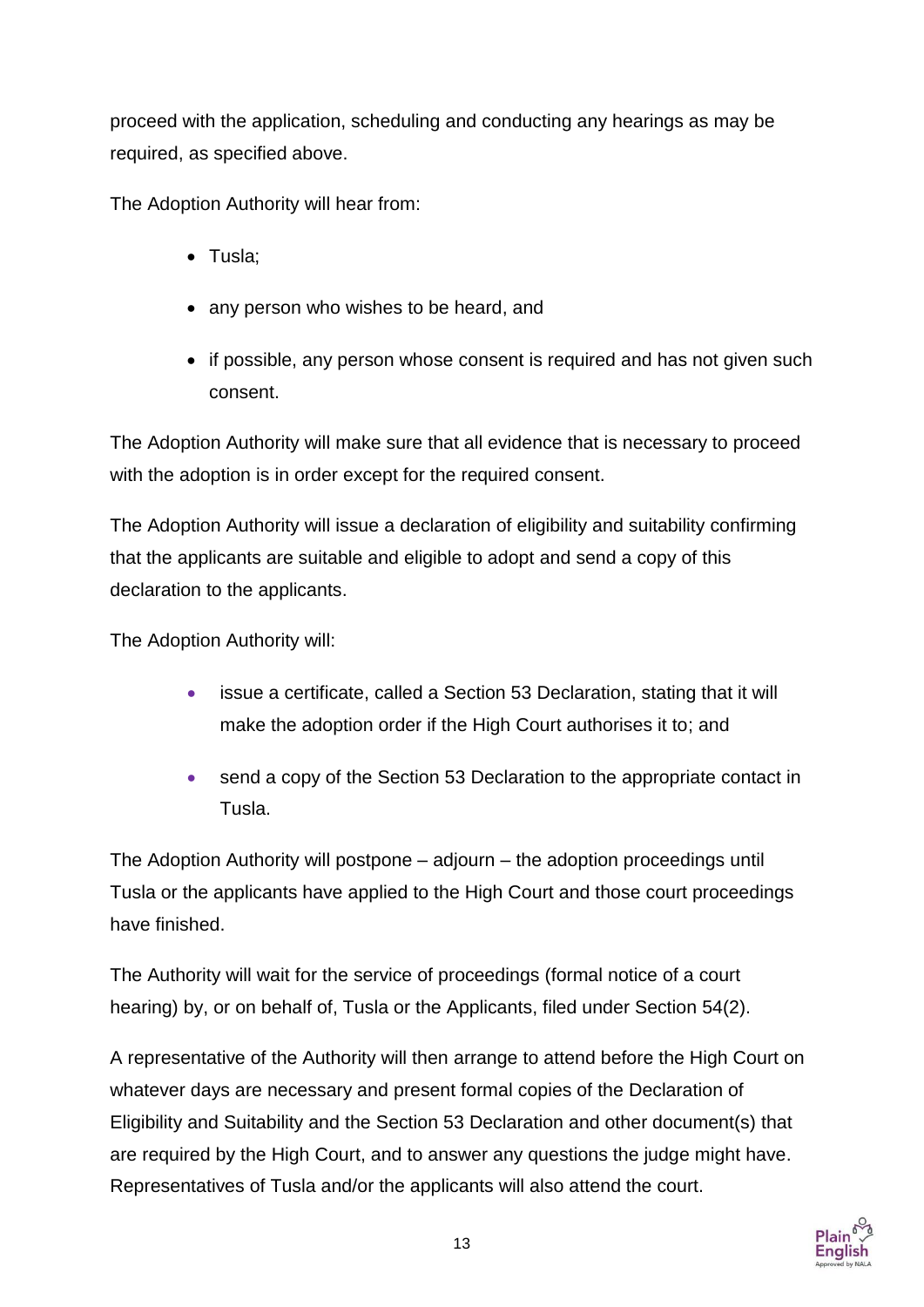If a High Court order is granted to approve an adoption order, the Adoption Authority cannot make the adoption order until 28 days have passed after the High Court order is made. (This is a rule of the courts to allow time for someone to register an appeal to the court order.) The court order must also be 'perfected', which means it has been sealed by the High Court Registrar.

## **7. Completing an adoption order and considering changes in relevant circumstances**

As soon as possible after the High Court order has been perfected and the appeal period has passed, the Adoption Authority will meet to finalise the application for adoption.

The Adoption Authority must consider if the relevant circumstances of the applicants have changed since the section 53 certificate was issued.

If the Adoption Authority thinks it needs to, it may hold hearings about any change in circumstances. It will:

- invite persons entitled to be heard to attend a hearing, make submissions or both; and
- notify persons entitled to be heard according to rules 1, 2 and 3 in this document.

If the Adoption Authority decides not to complete the adoption application even though the High Court has authorised the adoption, the Adoption Authority must write to the people and organisations involved of the decision. In the letter, the Adoption Authority must include:

- the reasons for the decision; and
- references to relevant sections of the Acts.